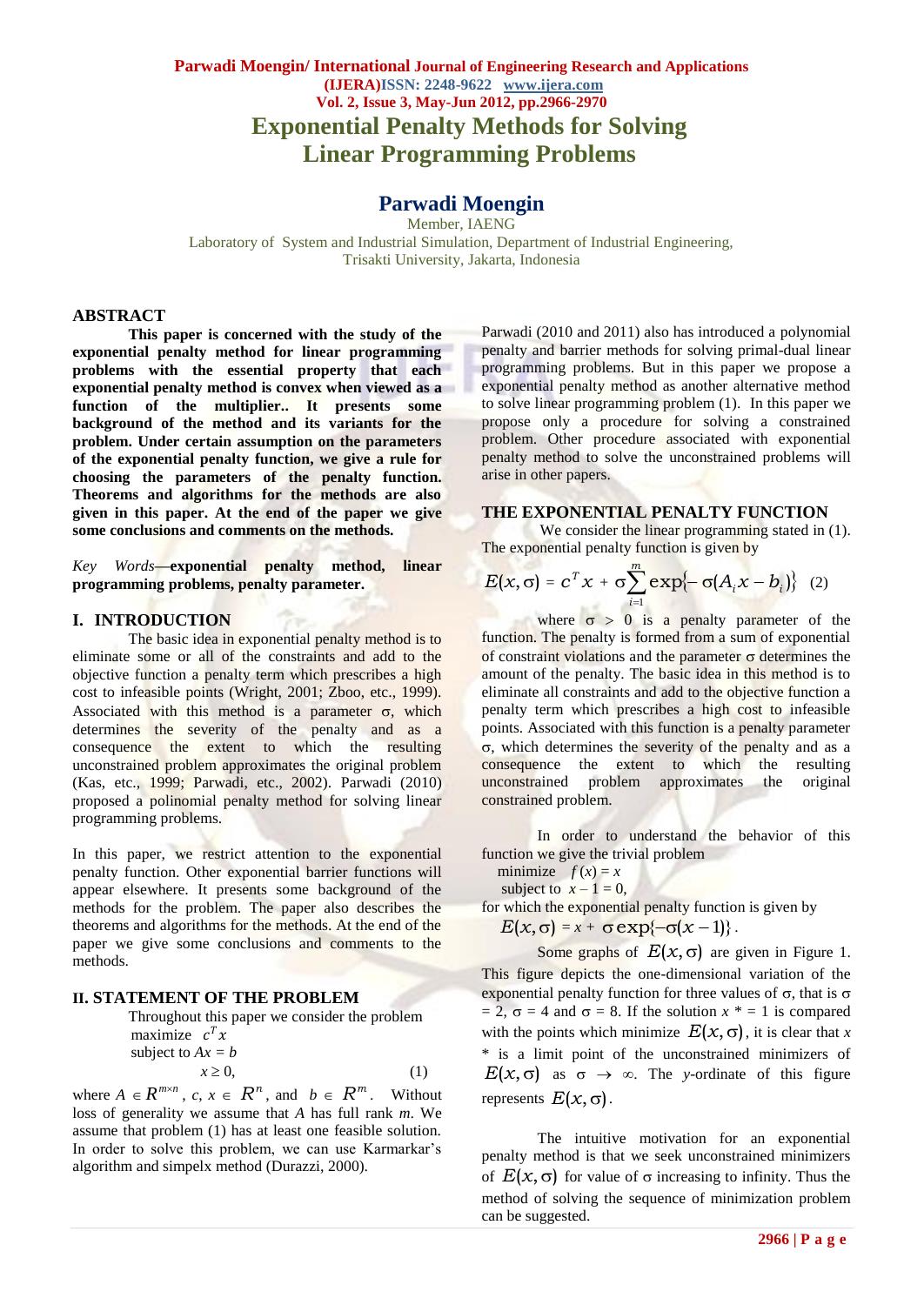

**Figure 1:** The exponential penalty function

The exponential penalty method for problem (1) consists of solving a sequence of problems of the form

minimize  $E(x, \sigma^k)$ 

subject to  $x \ge 0$ , 3)

where  $\{\sigma^k\}$  is a penalty parameter sequence satisfying

 $0 < \sigma^k < \sigma^{k+1}$  for all *k*, and  $\sigma^k \to \infty$ .

The method depends on the success for sequentially increasing the penalty parameter to infinity. This chapter concentrates on the effect of the penalty parameter. It is easy to show that  $E(x, \sigma)$  is a convex function for each  $\sigma$ . The convexity behavior of the exponential penalty function defined by (2) is stated in the following theorem.

# **Theorem 1** (Convexity)

The exponential penalty function  $E(x, \sigma)$  defined in (2) is convex in its domain for every  $\sigma > 0$ .

**Proof.** It is straightforward to prove convexity of  $E(x, \sigma)$ 

by using the convexity of  $c^T x$ and  $\sum_{i=1}^{\infty} \exp\{-\sigma(A_i x - b_i)\}.$  $\sigma \sum_{i=1}^{m} \exp \{-\sigma (A_i x$ *i*  $A_i x - b_i$ 1  $\exp\{-\sigma(A_i x - b_i)\}\$ . Then this theorem is proven.

As a consequence of Theorem 1 we derive the local and global behavior of the exponential penalty function defined by (2) which is stated in the following theorem.

**Theorem 2** (Local and global behavior)

(a)  $E(x, \sigma)$  has a finite unconstrained minimizer in its domain for every  $\sigma > 0$  and the set  $M_{\sigma}$  of unconstrained minimizers of  $E(x, \sigma)$  in its domain is convex and compact for every  $\sigma > 0$ .

(b) Any unconstrained local minimizer of  $E(x, \sigma)$  in its domain is also a global unconstrained minimizer of  $E(x, \sigma)$ .

**Proof.** It follows from Theorem 1 that the smooth function  $E(x, \sigma)$  achieves its minimum in its domain. We then conclude that  $E(x, \sigma)$  has at least one finite unconstrained minimizer.

By Theorem 1  $E(x, \sigma)$  is convex, so any local minimizer is also a global minimizer. Thus the set  $M_{\sigma}$  of unconstrained minimizers of  $E(x, \sigma)$  is bounded and closed, because the minimum value of  $E(x, \sigma)$  is unique, and it follows that  $M_{\sigma}$  is compact. Clearly, the convexity of  $M_{\sigma}$  follows from the fact that set of optimal points  $E(x, \sigma)$  is convex. Theorem 2 is verified.

Using the results of Theorem 2 we derive the monotonicity behavior of the minimum value of the exponential penalty function  $E(x, \sigma)$ . To do this, for any  $\sigma^k > 0$  we denote  $x^k$  and  $E(x^k, \sigma^k)$  as a minimizer and minimum value of the problem (3), respectively.

# **Theorem 3** (Monotonicity)

Let  $\{\sigma^k\}$  be an increasing sequence of positive penalty parameters such that  $\sigma^k \to \infty$  as  $k \to \infty$ . For sufficiently large *k*, then  $\{E(x^k, \sigma^k)\}\$ is non-increasing.

**Proof.** Let  $x^k$  and  $x^{k+1}$  denote global minimizers of the problem (3) for the penalty parameters  $\sigma^k$  and  $\sigma^{k+1}$ , respectively. By definition of  $x^k$  and  $x^{k+1}$  as minimizers and  $\sigma^k < \sigma^{k+1}$ , for sufficiently large *k*, we have

$$
c^T x^{k+1} + \sigma^{k+1} \sum_{i=1}^m \exp\left\{-\sigma^{k+1} (A_i x^{k+1} - b_i)\right\}
$$
  

$$
\leq c^T x^k + \sigma^{k+1} \sum_{i=1}^m \exp\left\{-\sigma^{k+1} (A_i x^k - b_i)\right\},
$$

(4a)

$$
c^T x^k + \sigma^{k+1} \sum_{i=1}^m \exp\left\{-\sigma^{k+1} (A_i x^k - b_i)\right\}
$$
  

$$
\leq c^T x^k + \sigma^k \sum_{i=1}^m \exp\left\{-\sigma^k (A_i x^k - b_i)\right\},
$$

(4b)

$$
c^T x^k + \sigma^k \sum_{i=1}^m \exp\left\{-\sigma^k (A_i x^k - b_i)\right\}
$$
  
\n
$$
\leq c^T x^{k+1} + \sigma^k \sum_{i=1}^m \exp\left\{-\sigma^k (A_i x^{k+1} - b_i)\right\}.
$$
  
\n(4c)

Using inequalities (4a) and (4b), we obtain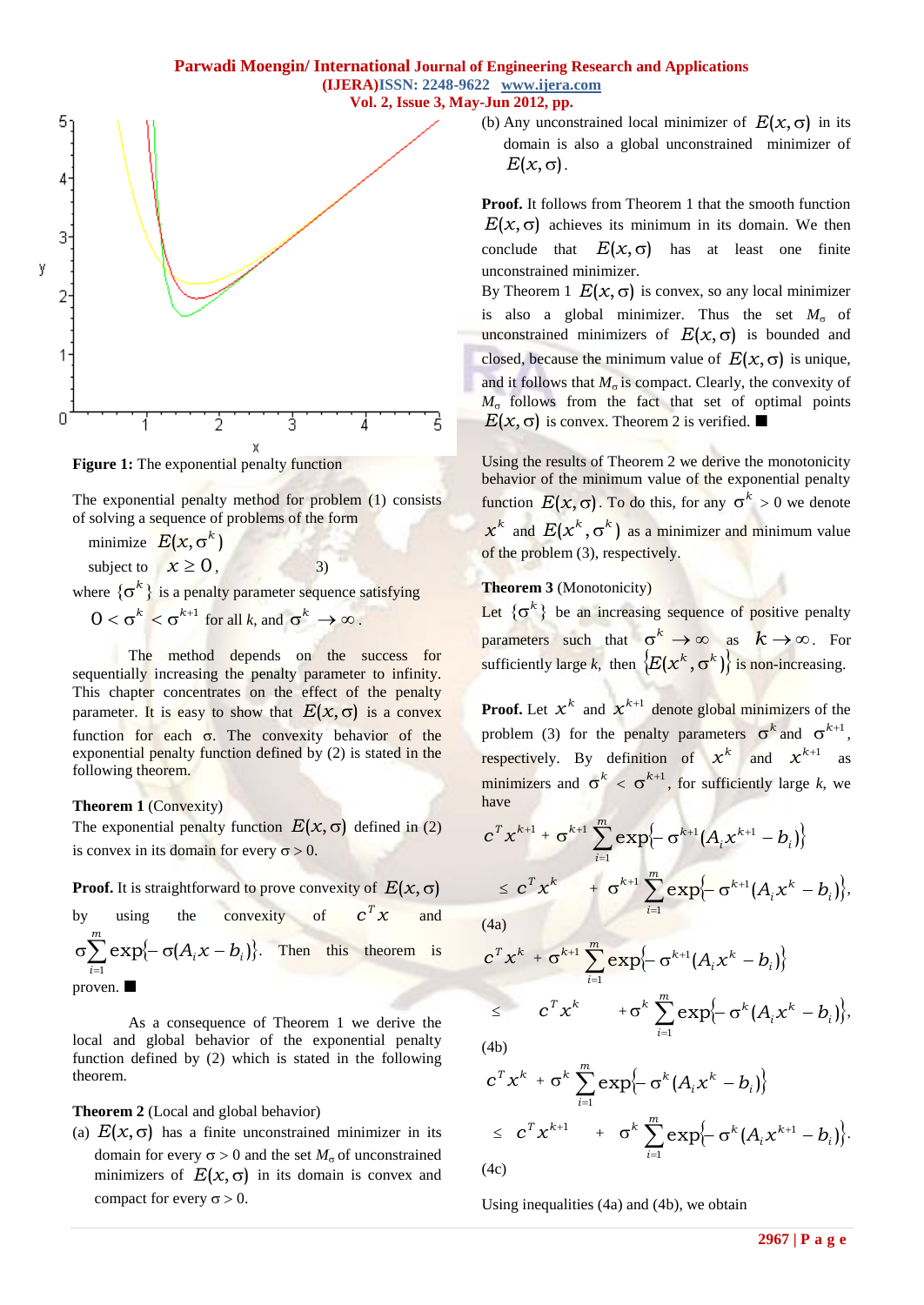### **Parwadi Moengin/ International Journal of Engineering Research and Applications (IJERA)ISSN: 2248-9622 www.ijera.com Vol. 2, Issue 3, May-Jun 2012, pp.**

$$
c^T x^{k+1} + \sigma^{k+1} \sum_{i=1}^m \exp\left\{-\sigma^{k+1} (A_i x^{k+1} - b_i)\right\}
$$
  

$$
\leq c^T x^k + \sigma^k \sum_{i=1}^m \exp\left\{-\sigma^k (A_i x^k - b_i)\right\}.
$$

This means that

$$
E(x^{k+1}, \sigma^{k+1}) \leq E(x^k, \sigma^k),
$$

as required in the theorem. Hence, the theorem is established.

Using definition of  $E(x^k, \sigma^k)$  and Theorem 3, we have  $c^T x^{k+1} \le E(x^{k+1}, \sigma^{k+1}) \le E(x^k, \sigma^k)$ . (5) It follows that  $f^* \leq ... \leq E(x^{k+1}, \sigma^{k+1}) \leq E(x^k, \sigma^k).$  (6)

Let  $\bar{x}$  be a limit point of  $\{x^k\}$ . Since  $x^k \ge 0$  and  $\{x \in R^n | x \ge 0\}$  is a closed set we obtain that  $\overline{x} \ge 0$ . In another way, by using continuity of function  $A_i x - B_i$ for all  $i = 1, \ldots, m$ , we see that

$$
\sigma^k \sum_{i=1}^m \exp\{-\sigma^k (A_i x^k - b_i)\} \to 0 \text{ as } k \to \infty
$$

(7) and it is true only if

$$
A_i x^k - b_i \rightarrow 0 \text{ for } i = 1,...,m,
$$
  
thus,  $A\overline{x} = b$ . Hence,  $\overline{x}$  is feasible, and  
 $f^* \leq c^T \overline{x}$ .

Using (6), the sequence of  $\{E(x^k, \sigma^k)\}\$  of exponential penalty function values is non-increasing and bounded from below, and must converge monotonically from above to a limit, say  $g^* := c^T \overline{x}$ . Suppose that  $g^* > f^*$ . In this case, we define a positive number

$$
\gamma = \frac{1}{2} \left( g^* - f^* \right).
$$

It follows from  $c^T x^k \to c^T \overline{x}$  that there exists a positive real number  $k_0^+$  such that for all  $k \geq k_0^-,$ 

$$
c^T x^k < g^* - \gamma. \tag{8}
$$

From (7), there exists  $k_1$  such that for all  $k \geq k_1$ ,

$$
\sigma^k \sum_{i=1}^m \exp\left\{-\sigma^k (A_i x^k - b_i)\right\} < \frac{1}{2} \gamma.
$$
 (9)

If we apply (8)–(9) and take  $k \ge \max{\{k_0, k_1\}}$ , the result is

$$
E(x^{k}, \sigma^{k}) = c^{T} x^{k}
$$
  
+  $\sigma^{k} \sum_{i=1}^{m} \exp\{-\sigma^{k} (A_{i} x^{k} - b_{i})\}$   
<  $\leq g^{*} - \gamma + \frac{1}{2} \gamma$   
=  $g^{*} - \frac{1}{2} \gamma$ .

(10)

Taking  $k \to \infty$  and using (10), we have

$$
g^* < g^* - \frac{1}{2}\gamma,
$$

that is,

 $\gamma$  < 0,

which contradicts with the assumption that  $\gamma > 0$ . We conclude that  $g^* = f^*$  and  $E(x^k, \sigma^k) \rightarrow f^*$  as  $k \rightarrow \infty$ , which gives result to the following theorem.

**Theorem 4** (Convergence of exponential penalty function) Let  $\{\sigma^k\}$  be an increasing sequence of positive penalty parameters such that  $\sigma^k \to \infty$  as  $k \to \infty$ . Let  $\{x^k\}$ is a sequence of the minimizer of the problem (3) associated with  $\sigma^k$ . Then

(a) 
$$
c^T x^k \to f^* \text{ as } k \to \infty
$$
.  
\n(b)  $E(x^k, \sigma^k) \to f^* \text{ as } k \to \infty$ .

### **ALGORITHM**

The implication of this theorem is remarkably strong. For any linear programming, the exponential penalty function has a finite unconstrained minimizer for every value of the penalty parameter, and every limit point of a minimizing sequence for the barrier function is a constrained minimizer of a problem (1). Based on the Theorem 4 we construct an algorithm for solving problem (1).

# **Algorithm 1**

Given  $Ax = b$ ,  $\sigma^1 > 0$ , the number of iteration *N* and  $\varepsilon >$ 0.

- 1. Choose  $x^1 \in R^n$  such that  $A x^1 = b$  and  $x^1 > 0$ .
- 2. If the optimality conditions are satisfied for problem (1) at  $x^1$ , then stop, else go to Step 3.
- 3. Compute  $E(x^1, \sigma^1) := \min E(x, \sigma^1)$ 0  $\sigma$  $\geq$  $E(x)$ *x* and the

minimizer  $x^1$ .

4. Compute  $E(x^k, \sigma^k) := \min_{x \geq 0} E(x, \sigma^k)$ , the

minimizer  $x^k$  and  $\sigma^k := 10\sigma^{k-1}$  for  $k = 2$ .

5. If  $||x^k - x^{k-1}|| < \varepsilon$  or  $|E(x^k, \sigma^k)|$  –  $E(x^{k-1}, \sigma^{k-1})$  <  $\varepsilon$  or  $k = N$  then stop, else  $k := k$ 

 $+ 1$  and go to Step 4.

 ${}^{n} x^{n+1} + 6^{n+1} \sum_{k=1}^{\infty} \exp(-e^{2kx}) \left\{ A_{k}x^{k+1} - B_{k} \right\}$ <br>  $2 \left( x^{2} \times 4 \right) \left\{ x \right\} \left\{ x \right\} \left\{ x \right\} \left\{ x \right\} \left\{ x \right\} \left\{ x \right\} \left\{ x \right\} \left\{ x \right\} \left\{ x \right\} \left\{ x \right\} \left\{ x \right\} \left\{ x \right\} \left\{ x \right\} \left\{ x \right\} \left\{ x \right\} \left\{$ The detailed description of Algorithm 1 will be explained as follows. Step 1 can be done by using a trial and error way to get a feasible point of any linear programming problem. There are many feasible points that would be candidate as an optimum solution, but chances are very small to be the optimum solution. For this reason, Generally Step 1 and Step 2 can be ignored in this algorithm, so it can go to Step 3. In Step 4, the multiplier  $\sigma^k$  for  $k > 2$  is calculated by  $\sigma^k := 10\sigma^{k-1}$ . Step 5 describes three ways to end the process in this algorithm.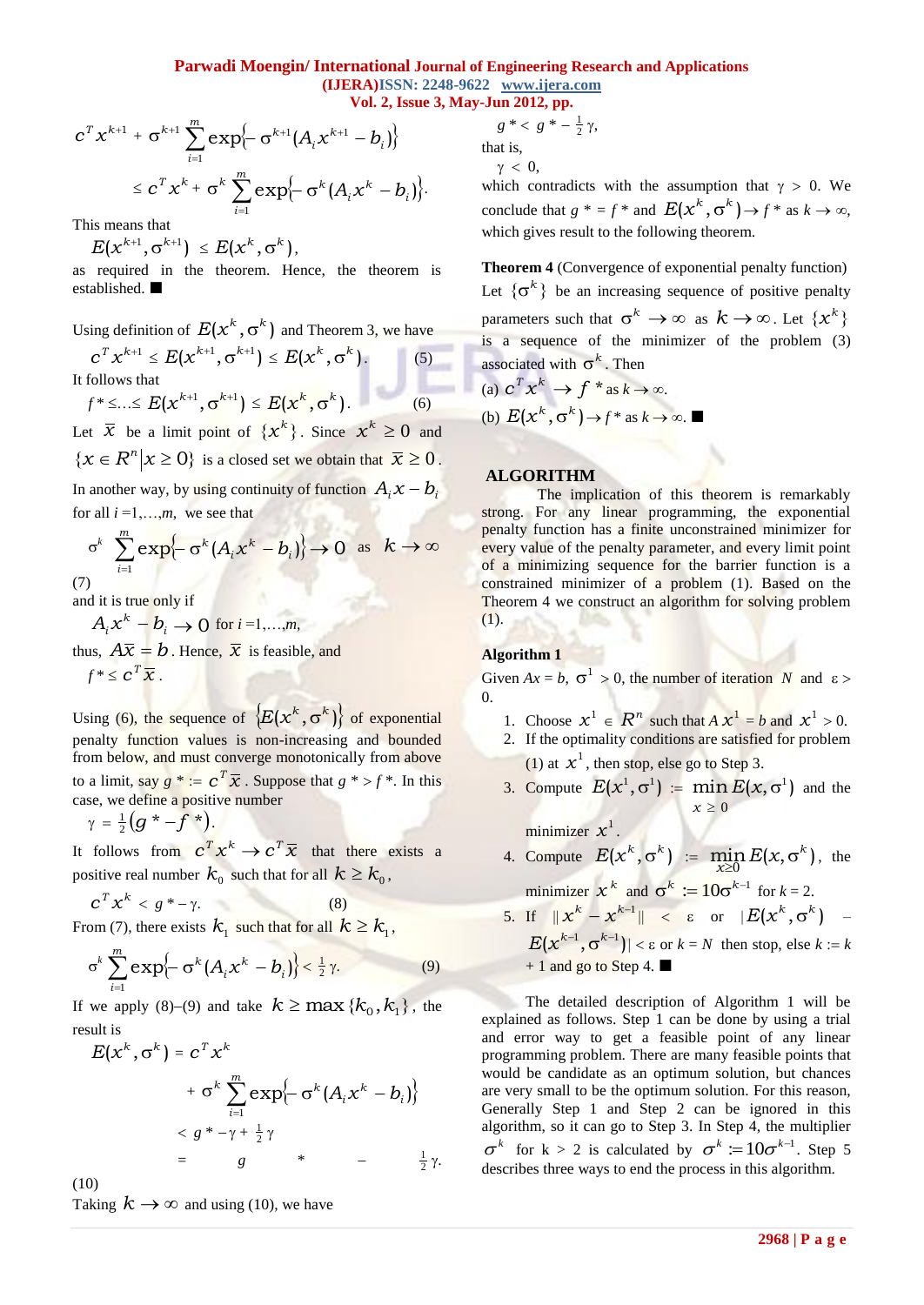### **Parwadi Moengin/ International Journal of Engineering Research and Applications (IJERA)ISSN: 2248-9622 www.ijera.com Vol. 2, Issue 3, May-Jun 2012, pp.**

### **INTERIORPOINT ALGORITHM**

This section reviews the interior-point algorithm called Karmarkar's algorithm for finding a solution of linear programming problem. The step of this algorithm can be summarized as follows for any iteration (Parwadi, 2011).

**Step 1.** Given the current initial trial solution

$$
(x_1, x_2,...,x_n), \text{ set}
$$
\n
$$
D = \begin{pmatrix} x_1 & 0 & 0 & ... & 0 \\ 0 & x_2 & 0 & ... & 0 \\ 0 & 0 & x_3 & ... & 0 \\ . & . & . & . & . \\ 0 & 0 & 0 & 0 & x_n \end{pmatrix}.
$$

**Step 2.** Calculate  $\widetilde{A} = AD$  and  $\widetilde{c} = Dc$ .

**Step 3.** Calculate  $P = I - \tilde{A}^T (\tilde{A} \tilde{A}^T)^{-1} \tilde{A}$  and  $c_p = P\tilde{c}$ .

**Step 4.** Identify the negative component of  $c_p$  having the

largest absolute value, and set  $\nu$  equal to this absolute value. Then calculate

$$
\widetilde{x} = \begin{bmatrix} 1 & 1 & \dots & 1 \end{bmatrix}^T + \frac{\alpha}{\nu} c_p,
$$

where  $\alpha$  is a selected constant between 0 and 1.

**Step 5.** Calculate  $x = D\tilde{x}$  as the trial solution for the next iteration (step 1). (If this trial solution is virtually unchanged from the preceding one, then the algorithm has virtually converged to an optimal solution, so stop.)

### **NUMERICAL EXAMPLES**

This section we give five examples to test the Algoirthm 1 and we compare the results with Karmarkar's algorithm. Consider the following problems (Parwadi, 2010).

## **Example 1.**

Minimize  $f = 2x_1 + 5x_2 + 7x_3$ subject to  $x_1 + 2x_2 + 3x_3 = 6$ ,  $x_j \ge 0$ , for  $j = 1, 2, 3$ .

### **Example 2.**

Minimize  $f = 0.4x_1 + 0.5x_2$ subject to  $0.3x_1 + 0.1x_2 \le 2.7$ ,  $0.5x_1 + 0.5x_2 = 6$ ,  $x_j \ge 0$ , for  $j = 1, 2$ . Minimize  $f = -3x_1 + 4x_2$ subject to  $x_1 - x_2 \leq 0$ ,  $-x_1 + 2x_2 \leq 2$ 

$$
x_j \geq 0
$$
, for  $j = 1, 2$ .

### **Example 4.**

Minimize  $f = 4x_1 + 3x_2$ subject to  $2x_1 + 3x_2 \leq 6$ ,  $4x_1 + x_2 \leq 4$ ,  $x_j \ge 0$ , for  $j = 1, 2$ . **Example 5.**  Minimize  $f = 3x_1 + 8x_2$ subject to  $3x_1 + 4x_2 \le 20$ ,  $x_1 + 3x_2 \le 12$ ,  $x_j \geq 0$ , for  $j = 1, 2$ .

|  |            | Tabel 1 Algorithm 1 and Karmarkar's Algorithm test |  |
|--|------------|----------------------------------------------------|--|
|  | statistics |                                                    |  |

|         | Algorithm 1       |         |                   | Karmarkar's |  |  |
|---------|-------------------|---------|-------------------|-------------|--|--|
|         |                   |         | Algorithm         |             |  |  |
| Problem | Total             | Time    | Total             | Time        |  |  |
| No.     | <b>Iterations</b> | (Secs.) | <b>Iterations</b> | (Secs.)     |  |  |
| 1.      |                   | 7.6     | 16                | 3.6         |  |  |
| 2.      | 8                 | 5.9     | 19                | 3.7         |  |  |
| 3.      | 10                | 8.9     | 19                | 3.7         |  |  |
| 4.      | 12                | 10.9    | 12                | 2.8         |  |  |
| 5.      | 15                | 11.2    | 18                | 3.8         |  |  |

Table 1 reports the results of computational for Algorithm 1 and Karmarkar's Algorithm. The first column of Table 1 contains the example number and the next two columns of each algorithm in this table contain the total iterations and the times (in seconds) of each algorithm. Table 1 also shows that in terms of the number of iterations required to complete the fifth numerical examples, the Algorithm 1 is better than Karmarkar's Algorithm, but in terms of completion time required to complete the five numerical examples shows that Karmarkar's algorithm looks better than Algorithm 1. This can be explained that in the proposed approach using an exponential function that generally require a longer time than use a polynomial function as in Karmarkar's algorithm.

#### **CONCLUSION**

From the discussion in previous section we see that this paper describes the exponential penalty function to solve problem (1). We also see that the minimum value of the exponential penalty function converges from above to the solution of problem (1) as the penalty parameter converges to infinity. Moreover, the minimizers of exponential penalty functions converge from the right to the minimizer of problem (1). The algorithm for this method ia also given in this paper. We also note the important thing of these methods which do not need an interior point assumption.

**Example 3.**